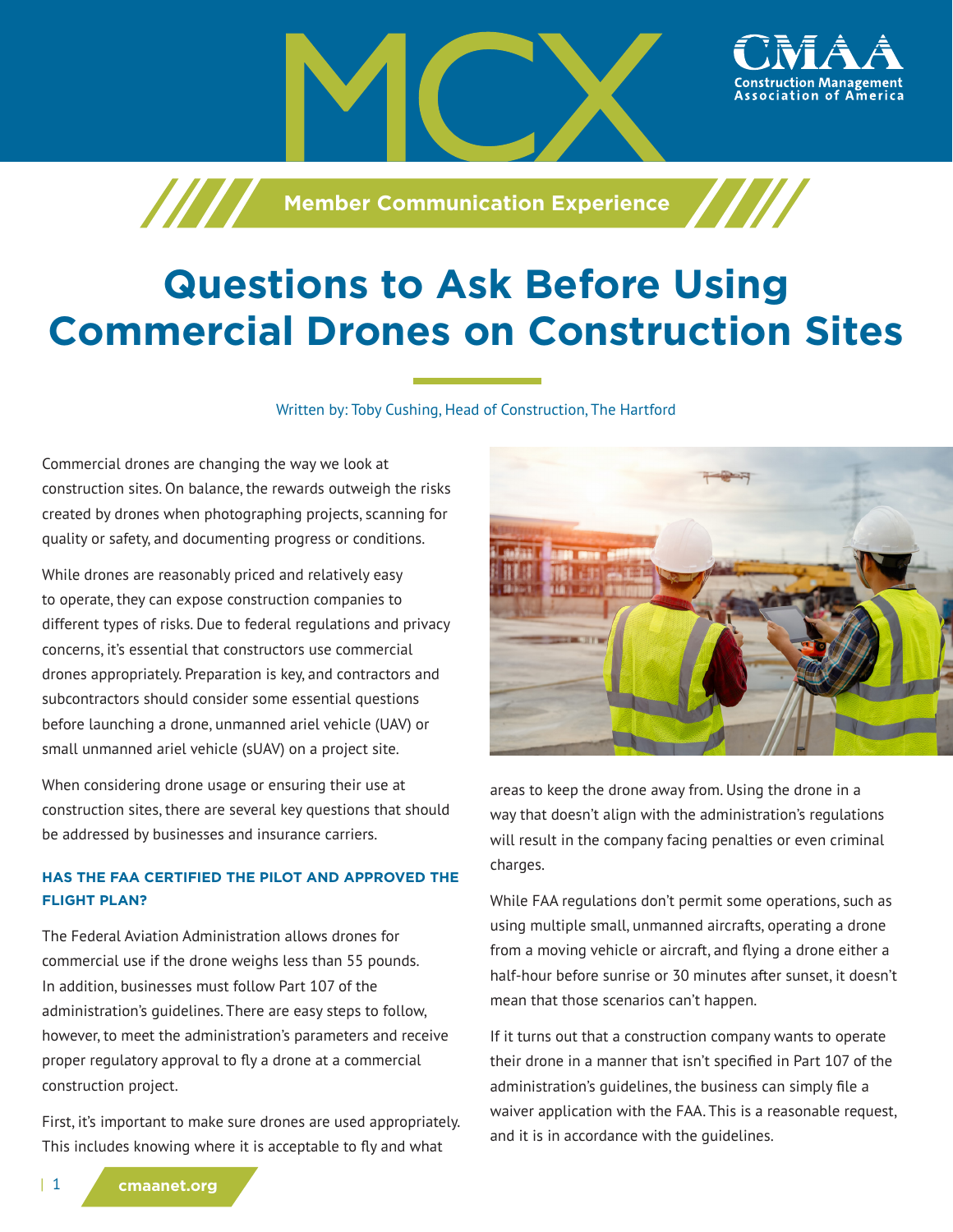The next step to meeting the administration's guidelines is to have any employees flying drones become FAA-certified drone pilots. Before employees can start operating a drone at a construction site, they must pass a test to become a drone pilot. The administration requires that drone pilots are at least 16 years old, in a physical and mental condition to safely fly UAVs, and able to read, write, and understand English.

7777

It is also important that whoever pilots the drone passes the knowledge test to become a certified pilot. The test covers different topics, such as regulations related to small unmanned aircrafts and airspace classification. In addition, the test reviews radio communication procedures and aeronautical decision-making and judgment.

Upon completion and passage of the test, the drone pilot and construction company will receive a Remote Pilot Certificate from the administration. This certification is valid for two years. After two years, the drone pilot will need to take a recertification test in order to maintain the two-year certificate.

To fully comply with the administration's restrictions, construction companies should create an account on the FAA's drone website to register their drone with the federal agency. There is a \$5 registration fee, and registration is valid for three years. Once registered, the business should mark its drone with the registration number in case the drone gets lost or stolen.

### **ARE THE COMPANY AND ITS EMPLOYEES TRAINED TO FLY COMMERCIAL DRONES?**

While operating a commercial drone is relatively easy, not all drones are created equally. Drones come in different shapes, sizes and styles, so construction companies should make sure that their employees are not only FAA-certified drone pilots but are also familiar with the controls and functions of the specific drone owned by the enterprise. The last thing a business will want to do is crash the drone or have one of its employees cause damage with it.

It is also a good idea for construction companies to make a plan that explains how it intends to use the commercial drone. This can include specific flight plans it intends to use on construction sites, as well as the type of imagery it plans to take and when and where the visuals will be used. It's also important to give employees time to practice piloting the drone and following the specific flight patterns so they're prepared when using it on a construction site.

#### **IS THE PILOT AWARE OF THE SURROUNDINGS AND WHERE TO OPERATE THE DRONE?**

What if a construction company's drone flew too close to someone's property and recorded something it shouldn't have? This could cause severe damage to the company's reputation. Therefore, it's important for a construction company to be aware of its surroundings before flying a drone.

Current regulations don't allow operations of a drone over people who aren't involved in the project or flight, so the drone pilot will need to be familiar with the areas around the construction site and where people may be located. For example, the construction site may be next to a public park or private residence. If the pilot knows this ahead of time, the company and employees can avoid flying the drone in those specific areas.

### **DOES THE CONSTRUCTION COMPANY HAVE PROPER INSURANCE COVERAGES?**

Operating a drone on a construction site may make business more efficient, but it does leave companies open to different risks. Before flying a drone, it is important for companies to check their insurance policies to make sure they have the right coverage. Contractors should check with their insurance broker or agent and share the type of drone and what it is being used for.

General contractors and primary contractors should also check to see whether subcontractors or consultants have coverage for their drone use and whether the contracts with them require indemnity for losses arising out of the use of a drone. Adequacy of insurance limits should also be considered.

The contractor's current policy may exclude the use of drones. If so, the construction company will want to see if they can add more coverage to help protect the business from bodily injury, property damage, and personal and advertising injury.

Drones, as well as other evolving technologies, have the potential to make it easier for construction companies to do their jobs, but this efficiency can come at a risk, which makes managing risk exposures highly important if the construction industry wants to use drones at projects across the country. It's also especially important to work with an experienced insurer that can help get the right coverage for the construction business based on the project, jurisdiction, and industry climate.  $\mathbf{\Omega}$